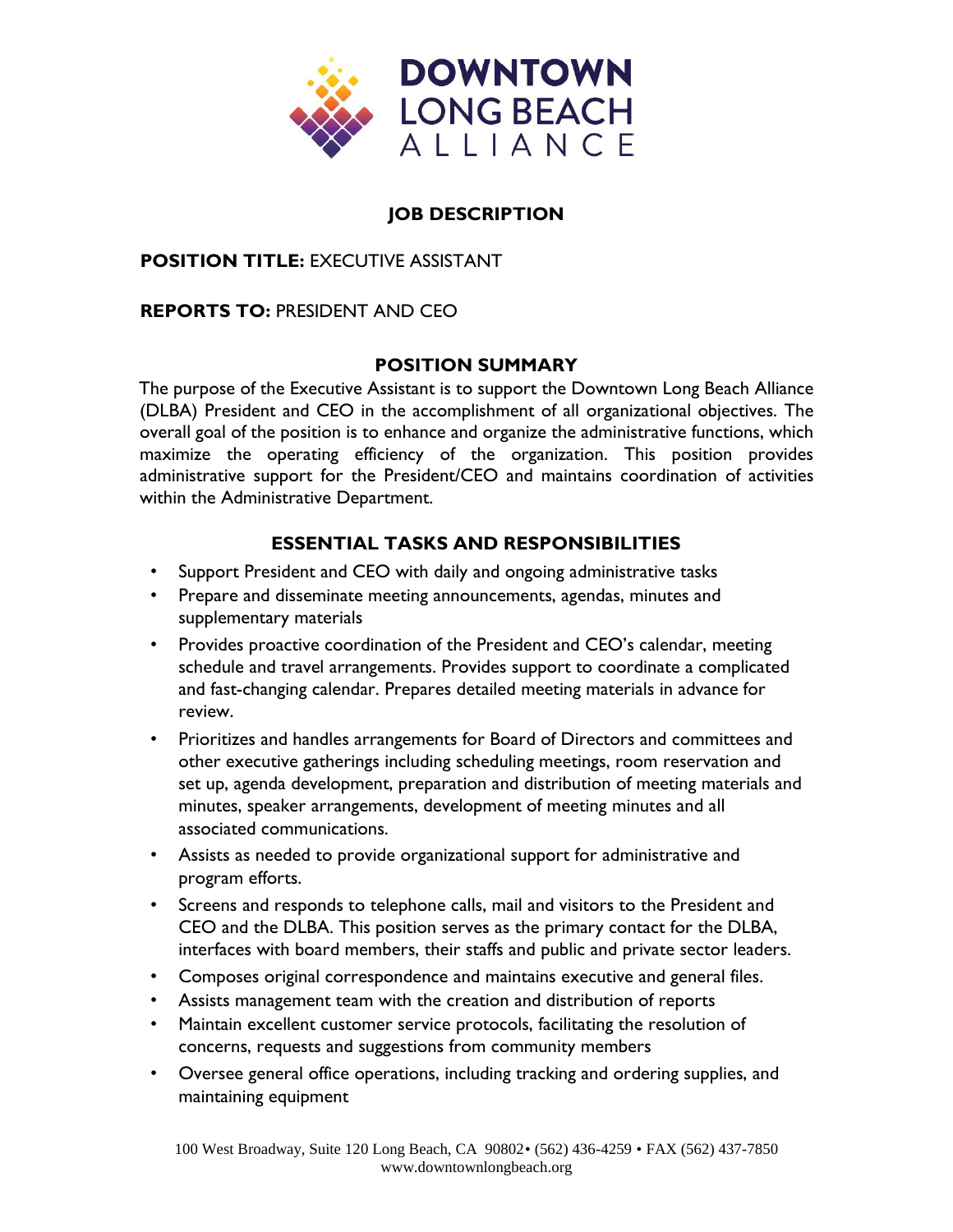- Perform general office and clerical duties, including data entry, file management, archiving and answering telephones
- Supervise Administrative Assistant and delegate responsibilities appropriately to ensure maximum operational efficiency
- Assist the DLBA management team and staff in other projects and activities to fulfill the mission of the organization while performing any other tasks assigned by the President and CEO relevant to achieve the objectives and purpose of the position

# **POSITION SPECIFICATIONS**

# **MINIMUM QUALIFICATIONS:**

High school diploma required with associates or bachelor's degree preferred and minimum four to six years of experience as an Executive Assistant.

# **REQUIRED QUALIFICATIONS:**

- Intermediate to advanced computer skills required in Microsoft Word, Excel, PowerPoint, Outlook, CRM and QuickBooks
- Excellent business writing skills required with capability to draft own correspondence. Three years of experience taking accurate and timely meeting minutes.
- Professional demeanor coupled with excellent interpersonal and telephone skills to allow positive interaction with board members, their staffs and public and private sector leaders.
- Three years of experience in coordinating complicated schedules for group meetings.
- Demonstrated organizational and prioritization skills, with ability to multitask, meet deadlines and manage multi-step projects in a fast paced environment. Sense of urgency when necessary, excellent task management and follow-through.
- Must be highly attentive to detail, work with a strong emphasis on accuracy and quick turn-around, and must be flexible and adaptable.
- Ability to work and solve problems independently while providing an atmosphere of confidentiality and discretion.
- Demonstrated ability to work successfully with diverse groups and must be teamoriented.
- Audio visual experience to include setup and execution for both on and offsite locations. Ability to troubleshoot beneficial.
- Must demonstrate ability to operate and make decisions at a level appropriate to this position.
- Must be detailed and results-oriented with strong organizational skills; ability to take directions effectively and work well with others while displaying the capability of working independently with little supervision.